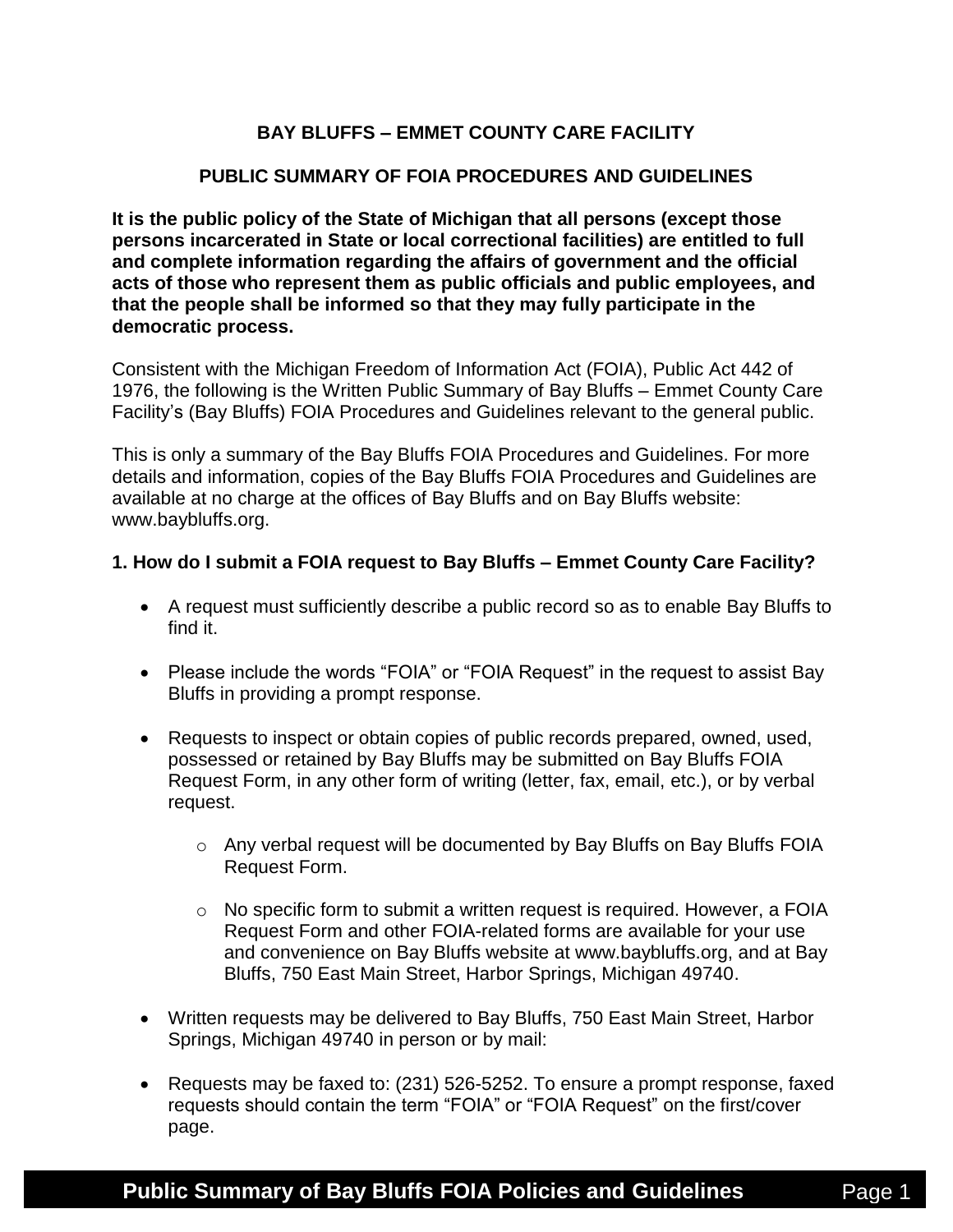Requests may be emailed to: lashley@baybluffs.org. To ensure a prompt response, email requests should contain the term "FOIA" or "FOIA Request" in the subject line.

### **2. What kind of response can I expect to my request?**

- Within 5 business days after receiving a FOIA request Bay Bluffs will issue a response. If a request is received by fax or email, the request is deemed to have been received on the following business day. Bay Bluffs will respond to your request in one of the following ways:
	- o Grant the request,
	- o Issue a written notice denying the request,
	- $\circ$  Grant the request in part and issue a written notice denying in part the request,
	- $\circ$  Issue a notice indicating that due to the nature of the request Bay Bluffs needs an additional 10 business days to respond, or
	- o Issue a written notice indicating that the public record requested is available at no charge on Bay Bluffs website.
- If the request is granted, or granted in part, Bay Bluffs will ask that payment be made for the allowable fees associated with responding to the request before the public record is made available.
- If the cost of processing the request is expected to exceed \$50, or if you have not paid for a previously granted request, Bay Bluffs will require a deposit before processing the request.

## **3. What are Bay Bluffs – Emmet County Care Facility's deposit requirements?**

- If Bay Bluffs has made a good faith calculation that the total fee for processing the request will exceed \$50.00, Bay Bluffs will require that you provide a deposit in the amount of 50% of the total estimated fee. When Bay Bluffs requests the deposit, it will provide you a non-binding best efforts estimate of how long it will take to process the request after you have paid your deposit.
- If Bay Bluffs receives a request from a person who has not paid Bay Bluffs for copies of public records made in fulfillment of a previously granted written request, Bay Bluffs will require a deposit of 100% of the estimated processing fee before it begins to search for the public record for any subsequent written request when **all** of the following conditions exist:
	- $\circ$  The final fee for the prior written request is not more than 105% of the estimated fee;
	- o The public records made available contained the information sought in the prior written request and remain in Bay Bluffs possession;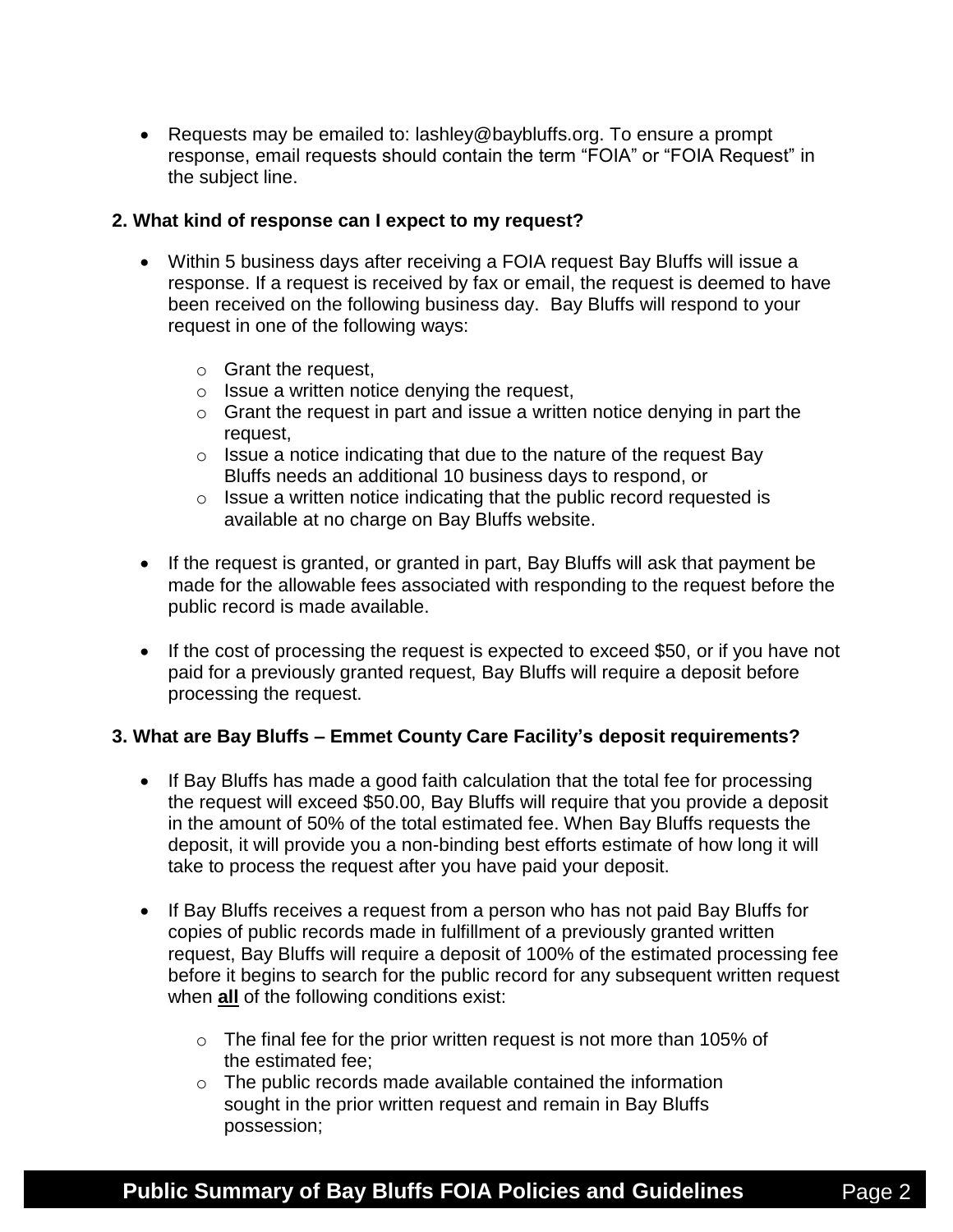- o The public records were made available to the individual, subject to payment, within the best effort time frame estimated by Bay Bluffs to provide the records;
- o Ninety (90) days have passed since Bay Bluffs notified the individual in writing that the public records were available for pickup or mailing;
- $\circ$  The individual is unable to show proof of prior payment to Bay Bluffs; and
- o Bay Bluffs has calculated an estimated detailed itemization that is the basis for the current written request's increased fee deposit.
- Bay Bluffs will not require the 100% estimated fee deposit if any of the following apply:
	- $\circ$  The person making the request is able to show proof of prior payment in full to Bay Bluffs;
	- o Bay Bluffs is subsequently paid in full for all applicable prior written requests; or
	- $\circ$  Three hundred sixty five (365) days have passed since the person made the request for which full payment was not remitted to Bay Bluffs.

# **4. How does Bay Bluffs – Emmet County Care Facility calculate FOIA processing fees?**

The Michigan FOIA statute permits Bay Bluffs to charge for the following costs associated with processing a request:

- Labor costs associated with copying or duplication, which includes making paper copies, making digital copies, or transferring digital public records to non-paper physical media or through the Internet.
- Labor costs associated with searching for, locating and examining a requested public record, when failure to charge a fee will result in unreasonably high costs to Bay Bluffs.
- Labor costs associated with a review of a record to separate and delete information exempt from disclosure, when failure to charge a fee will result in unreasonably high costs to Bay Bluffs.
- The cost of copying or duplication, not including labor, of paper copies of public records. This may include the cost for copies of records already on Bay Bluffs website if you ask for Bay Bluffs to make copies.
- The cost of computer discs, computer tapes or other digital or similar media when the requester asks for records in non-paper physical media. This may include the cost for copies of records already on Bay Bluffs website if you ask for Bay Bluffs to make copies.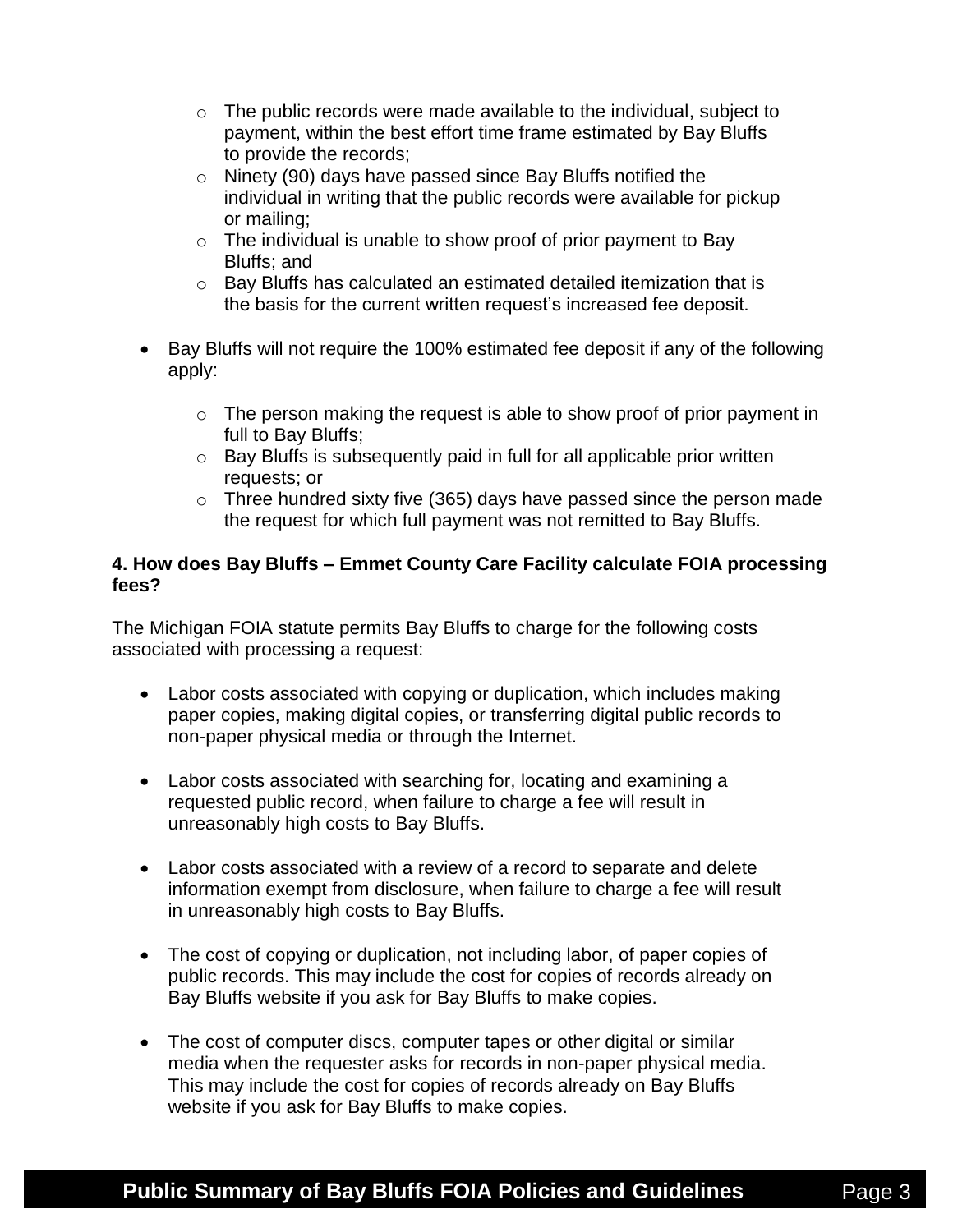• The cost to mail or send a public record to a requester.

#### **Labor Costs**

- All labor costs will be estimated and charged in 15-minute increments, with all partial time increments rounded down. If the time involved is less than 15 minutes, there will be no charge.
- Labor costs will be charged at the hourly wage of the lowest-paid Bay Bluffs employee capable of doing the work in the specific fee category, regardless of who actually performs work.
- Labor costs will also include a charge to cover or partially cover the cost of fringe benefits. Bay Bluffs may add up to 50% to the applicable labor charge amount to cover or partially cover the cost of fringe benefits, but in no case may it exceed the actual cost of fringe benefits.
- Overtime wages will not be included in labor costs unless agreed to by the requester; overtime costs will not be used to calculate the fringe benefit cost.
- Contracted labor costs will be charged at the hourly rate of \$48.90 (6 times the state minimum hourly wage)

A labor cost will not be charged for the search, examination, review and the deletion and separation of exempt from nonexempt information unless failure to charge a fee would result in unreasonably high costs to Bay Bluffs. Costs are unreasonably high when they are excessive and beyond the normal or usual amount for those services compared to Bay Bluffs usual FOIA requests, because of the nature of the request in the particular instance. Bay Bluffs must specifically identify the nature of the unreasonably high costs in writing.

## **Copying and Duplication**

Bay Bluffs must use the most economical method for making copies of public records, including using double-sided printing, if cost-saving and available.

#### *Non-paper Copies on Physical Media*

- The cost for records provided on non-paper physical media, such as computer discs, computer tapes or other digital or similar media will be at the actual and most reasonably economical cost for the non-paper media.
- This cost will be charged only if Bay Bluffs has the technological capability necessary to provide the public record in the requested non-paper physical media format.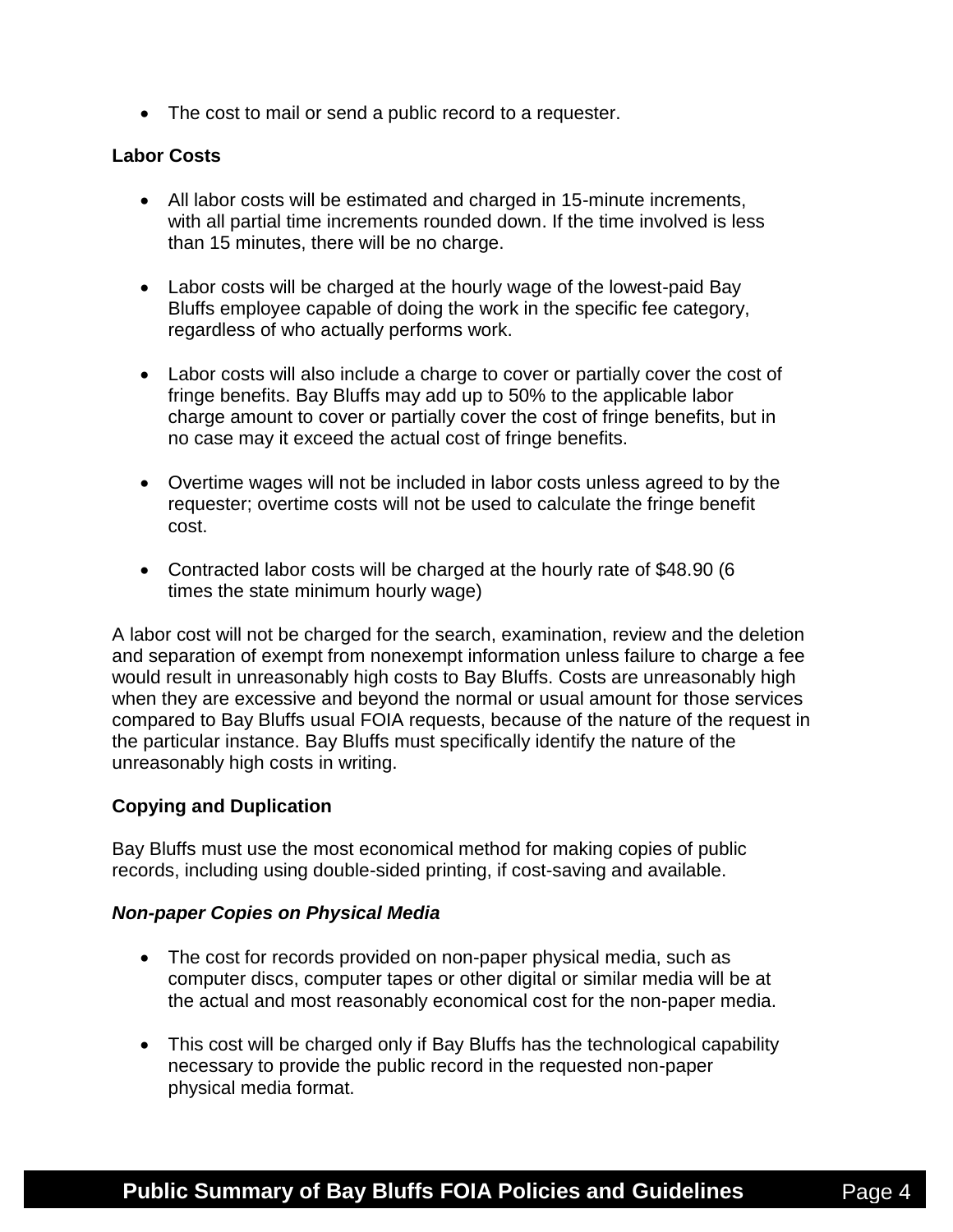# *Paper Copies*

- Paper copies of public records made on standard letter  $(8 \frac{1}{2} \times 11)$  or legal (8 ½ x 14) sized paper will not exceed \$.10 per sheet of paper.
- Copies for non-standard sized sheets of paper will reflect the actual cost of reproduction.

## **Mailing Costs**

- The cost to mail public records will use a reasonably economical and justified means.
- Bay Bluffs may charge for the least expensive form of postal delivery confirmation.
- No cost will be made for expedited shipping or insurance unless you request it.

# **Waiver of Fees**

The cost of the search for and copying of a public record may be waived or reduced if in the sole judgment of the FOIA Coordinator a waiver or reduced fee is in the public interest because it can be considered as primarily benefitting the general public. The Emmet County Department of Human Services Board (the County DHS Board) may identify specific records or types of records it deems should be made available for no charge or at a reduced cost.

## **5. How do I qualify for an indigence discount on the fee?**

Bay Bluffs will discount the first \$20.00 of fees for a request if you submit an affidavit stating that you are:

- Indigent and receiving specific public assistance; or
- If not receiving public assistance, stating facts demonstrating an inability to pay because of indigence.

You are **not** eligible to receive the \$20.00 discount if you:

- Have previously received discounted copies of public records from Bay Bluffs twice during the calendar year; or
- Are requesting information on behalf of other persons who are offering or providing payment to you to make the request.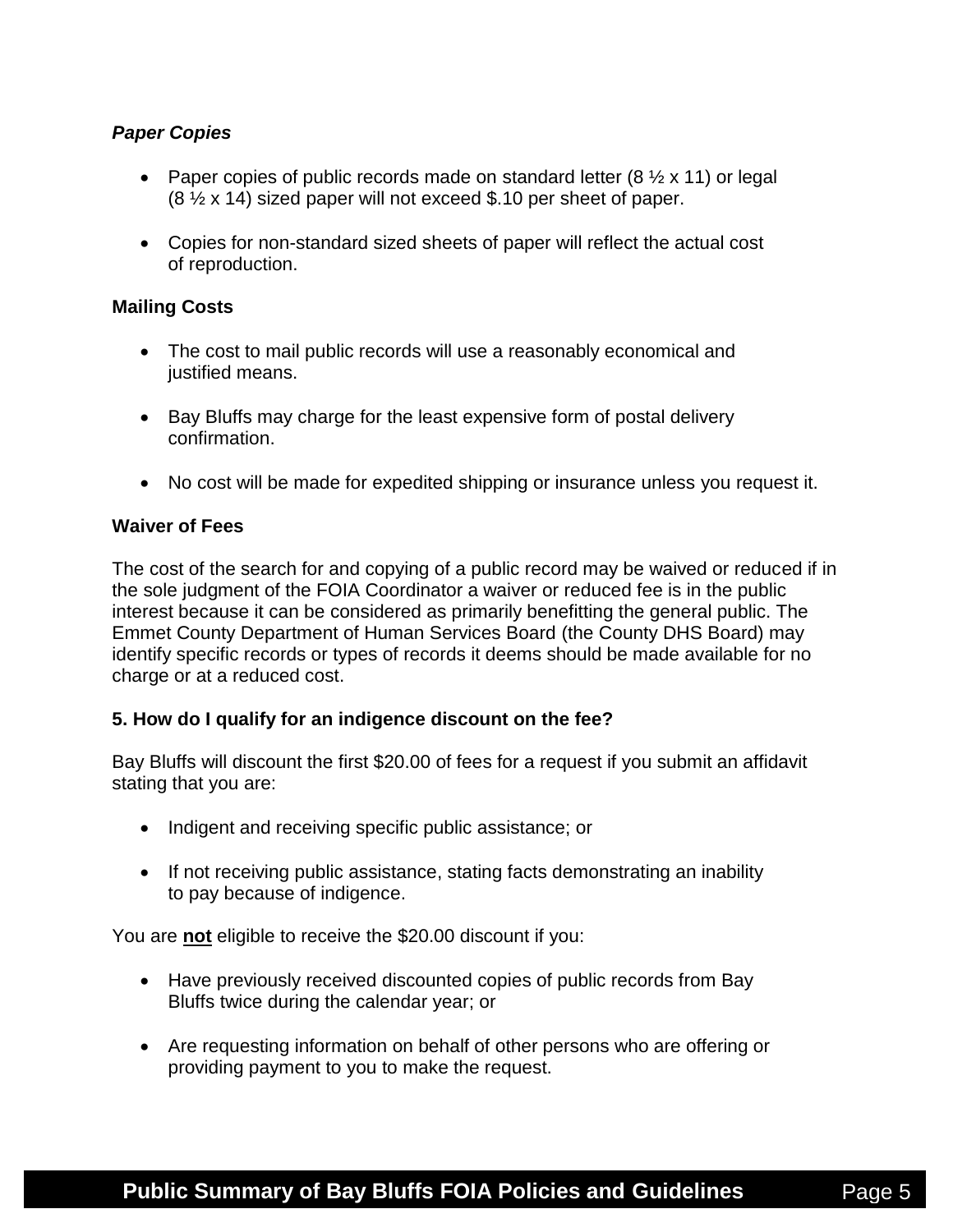An affidavit is a sworn statement. For your convenience, Bay Bluffs has provided an Affidavit of Indigence for the waiver of FOIA fees on the back of Bay Bluffs FOIA Request Form, which is available on Bay Bluffs website: www.baybluffs.org.

# **6. May a nonprofit organization receive a discount on the fee?**

A nonprofit organization advocating for developmentally disabled or mentally ill individuals that is formally designated by the State to carry out activities under subtitle C of the federal developmental disabilities assistance and bill of rights act of 2000, Public Law 106-402, and the protection and advocacy for individuals with mental illness act, Public Law 99-319, may receive a \$20.00 discount if the request meets all of the following requirements in the Act:

- $\circ$  Is made directly on behalf of the organization or its clients.
- $\circ$  Is made for a reason wholly consistent with the mission and provisions of those laws under section 931 of the mental health code, 1974 PA 258, MCL 330.1931.
- $\circ$  Is accompanied by documentation of its designation by the State, if requested by the public body.

# **7. How may I challenge the denial of a public record or an excessive fee?**

# **Appeal of a Denial of a Public Record**

If you believe that all or a portion of a public record has not been disclosed or has been improperly exempted from disclosure, you may appeal to the County DHS Board by filing a written appeal of the denial with the County DHS Board at 750 East Main Street, Harbor Springs, Michigan 49740.

The appeal must be in writing, specifically state the word "appeal," and identify the reason or reasons you are seeking a reversal of the denial. You may use Bay Bluffs FOIA Appeal Form (To Appeal a Denial of Records), which is available at Bay Bluffs, 750 East Main Street, Harbor Springs, Michigan 49740 and on Bay Bluffs website: www.baybluffs.org.

Within 10 business days of receiving the appeal the County DHS Board will respond in writing by:

- Reversing the disclosure denial;
- Upholding the disclosure denial; or
- Reversing the disclosure denial in part and upholding the disclosure denial in part.

The County DHS Board is not considered to have received a written appeal until the first regularly scheduled County DHS Board meeting following submission of the written appeal.